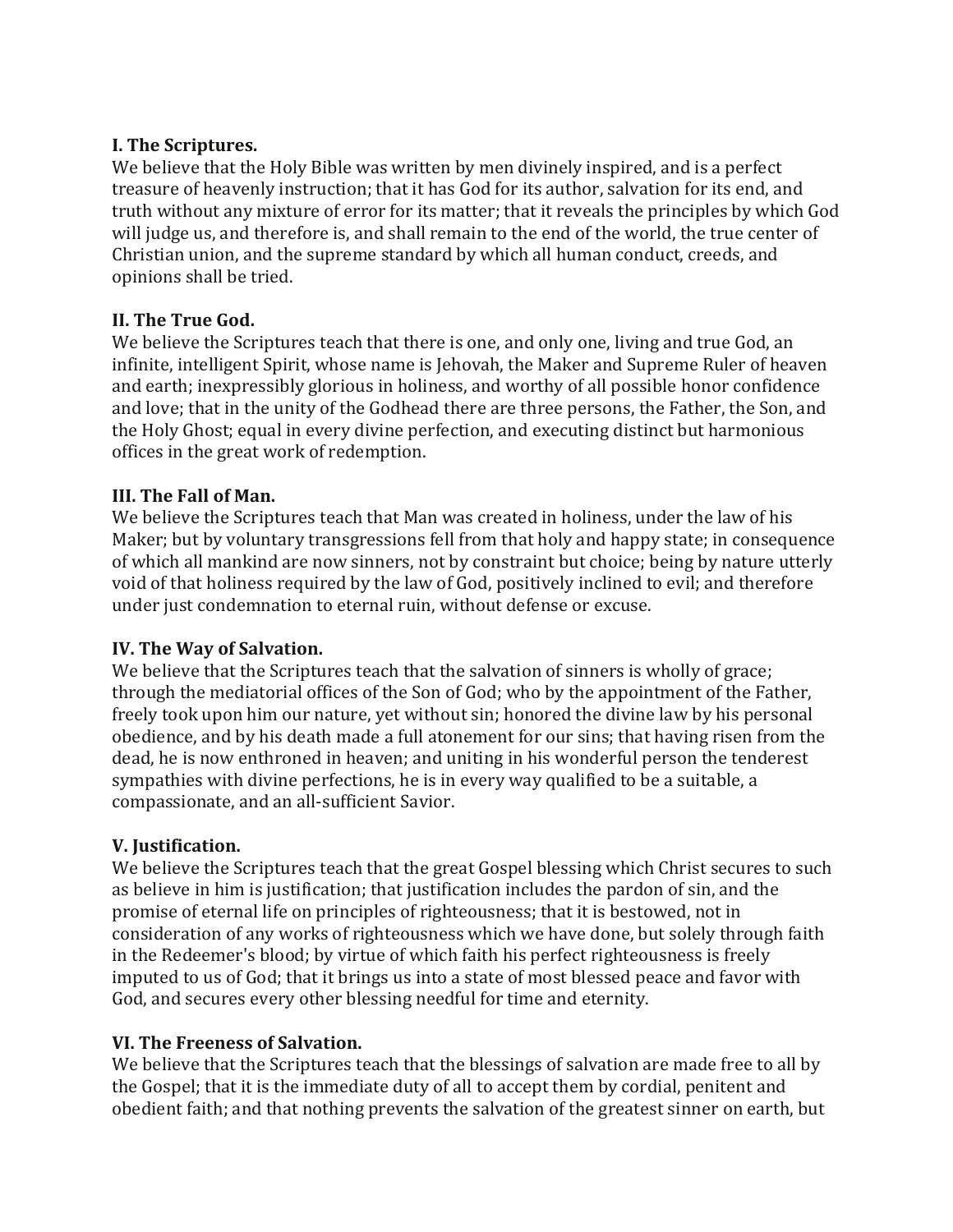his own determined depravity and voluntary rejection of the Gospel; which rejection involves him in an aggravated condemnation.

### **VII. Regeneration.**

We believe that the Scriptures teach that in order to be saved, sinners must be regenerated, or born again; that regeneration consists in giving a holy disposition to the mind that it is effected in a manner above our comprehension by the power of the Holy Spirit in connection with divine truth, so as to secure our voluntary obedience to the Gospel; and that its proper evidence appears in the holy fruits of repentance and faith, and newness of life.

### **VIII. Repentance and Faith.**

We believe the Scriptures teach that repentance and faith are sacred duties, and also inseparable graces, wrought in our souls by the regenerating Spirit of God; whereby being deeply convinced of our guilt, danger and helplessness and of the way of salvation by Christ, we turn to God with unfeigned contrition, confession, and supplication for mercy; at the same time heartily receiving the Lord Jesus Christ as our prophet, priest and king, and relying on him alone as the only and all-sufficient Savior.

#### **IX. God's Purpose of Grace.**

We believe the Scriptures teach that election is the eternal purpose of God, according to which he graciously regenerates, sanctifies and saves sinners; that being perfectly consistent with the free agency of man, it comprehends all the means in connection with the end; that it is a most glorious display of God's sovereign goodness, being infinitely free, wise, holy and unchangeable; that it utterly excludes boasting and promotes humility, love, prayer, praise, trust in God, and active imitation of his free mercy; that it encourages the use of means in the highest degree; that it may be ascertained by its effects in all who truly believe the Gospel; that it is the foundation of Christian assurance; and that to ascertain it with regard to ourselves demands and deserves the utmost diligence.

### **X. Sanctification.**

We believe the Scriptures teach that Sanctification is the process by which, according to the will of God, we are made partakers of his holiness; that it is a progressive work; that it is begun in regeneration; and that it is carried on in the hearts of believers by the presence and power of the Holy Spirit, the Sealer and Comforter, in the continual use of the appointed means especially the word of God, self-examination, self-denial, watchfulness, and prayer.

### **XI. Perseverance of the Saints.**

We believe the Scriptures teach that such only are real believers as endure to the end; that their persevering attachment to Christ is the grand mark which distinguishes them from superficial professors; that a special Providence watches over their welfare; and they are kept by the power of God through faith unto salvation.

### **XII. The Law and Gospel.**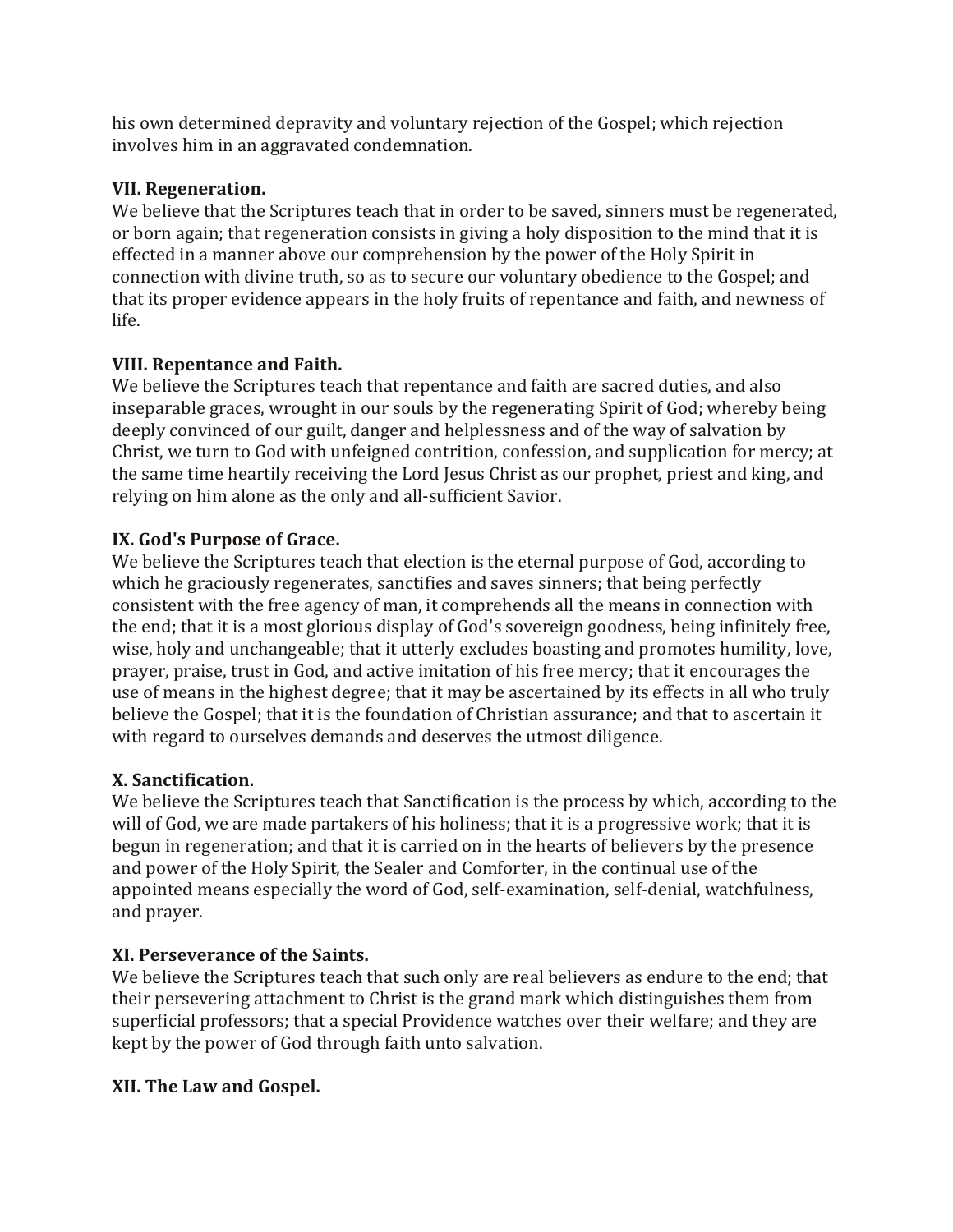We believe the Scriptures teach that the Law of God is the eternal and unchangeable rule of his moral government; that it is holy, just and good; and that the inability which the Scriptures ascribe to fallen men to fulfill its precepts, arise entirely from their love of sin; to deliver them from which, and to restore them through a Mediator to unfeigned obedience to the holy Law, is one great end of the Gospel, and of the Means of Grace connected with the establishment of the visible church.

## **XIII. A Gospel Church.**

We believe the Scriptures teach that a visible church of Christ is a congregation of baptized believers, associated by covenant in the faith and fellowship of the Gospel; observing the ordinances of Christ; governed by his laws; and exercising the gifts, rights, and privileges invested in them by His Word; that its only scriptural officers are Bishops or Pastors, and Deacons whose Qualifications, claims and duties are defined in the Epistles to Timothy and Titus.

## **XIV. Baptism and the Lord's Supper.**

We believe the Scriptures teach that Christian baptism is the immersion in water of a believer, into the name of the Father, and Son, and Holy Ghost; to show forth in a solemn and beautiful emblem, our faith in the crucified, buried, and risen Savior, with its effect, in our death to sin and resurrection to a new life; that it is prerequisite to the privileges of a church relation; and to the Lord's Supper, in which the members of the church, by the sacred use of bread and wine, are to commemorate together the dying love of Christ; preceded always by solemn self-examination.

### **XV. The Christian Sabbath.**

We believe the Scriptures teach that the first day of the week is the Lord's Day, or Christian Sabbath, and is to be kept sacred to religious purposes, by abstaining from all secular labor and sinful recreations, by the devout observance of all the means of grace, both private and public, and by preparation for that rest that remaineth for the people of God.

# **XVI. Civil Government.**

We believe the Scriptures teach that civil government is of divine appointment, for the interest and good order of human society; and that magistrates are to be prayed for, conscientiously honored and obeyed; except only in things opposed to the will of our Lord Jesus Christ, who is the only Lord of the conscience, and the Prince of the Kings of the earth.

### **XVII. Righteous and Wicked.**

We believe the Scriptures teach that there is a radical and essential difference between the righteous and the wicked; that such only as through faith are justified in the name of the Lord Jesus, and sanctified by the Spirit of our God, are truly righteous in his esteem; while all such as continue in impenitence and unbelief are in his sight wicked, and under the curse; and this distinction holds among men both in and after death.

# **XVIII. The World to Come.**

We believe the Scriptures teach that the end of the world is approaching; that at the last day, Christ will descend from heaven, and raise the dead from the grave for final